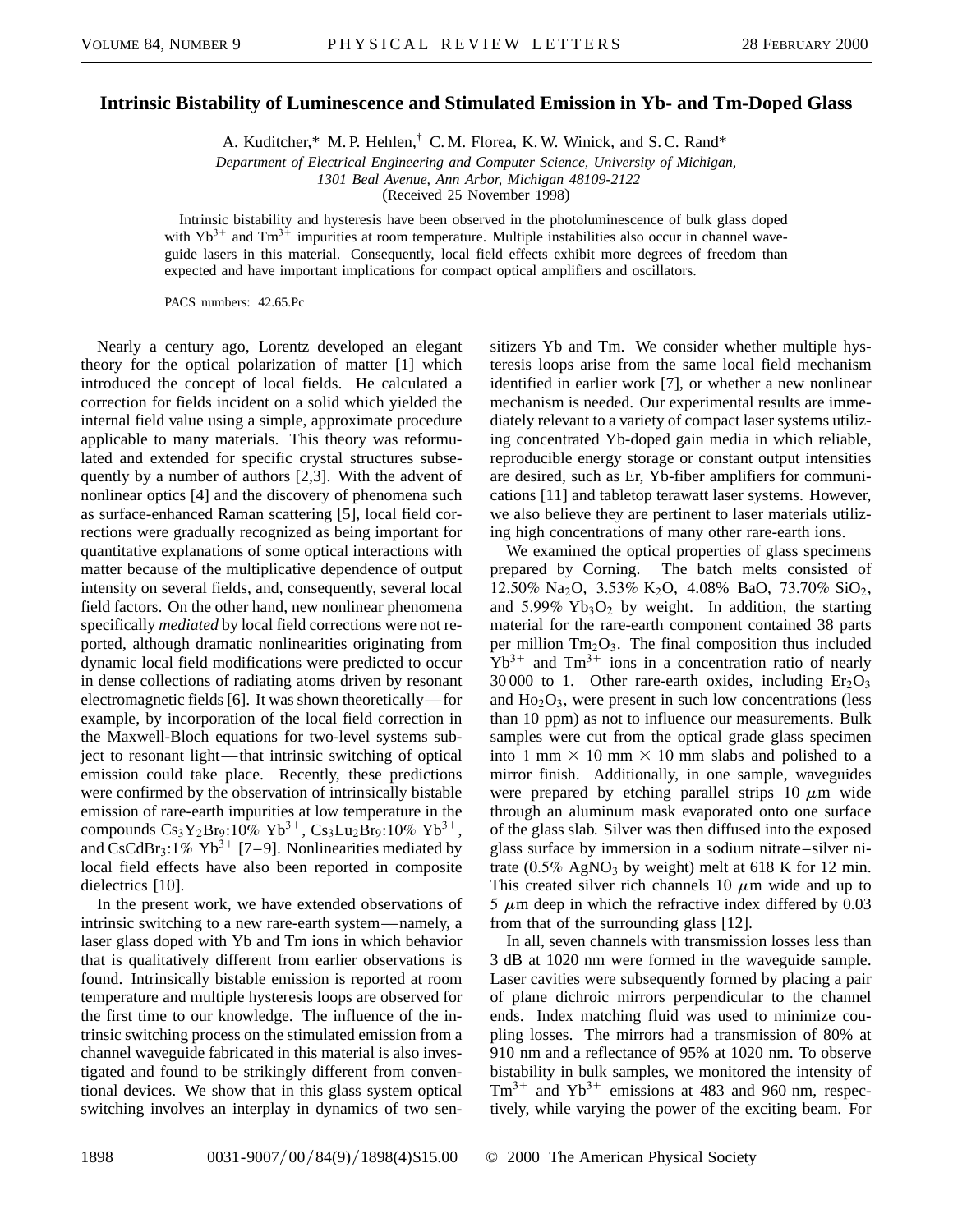waveguide measurements, the intensity of emission at 483 and 960 nm was monitored perpendicular to the channels, together with laser output power at 1020 nm in the forward direction. Luminescence was split into two portions with a mirror and simultaneously analyzed at 483 and 960 nm with a pair of Czerny-Turner spectrometers equipped with photon-counting electronics.

A continuous-wave Ti:sapphire laser was used as the exciting source. Its output power was stabilized and controlled with an electro-optic servo. Bulk samples were excited at a wavelength of 973 nm, corresponding to the strongest absorption peak of the  $Yb^{3+}$  ion in this glass host. In the case of the waveguide laser, however, the transmission of the high reflector was too low and the absorption in the channel too high at 973 nm to provide reasonable gain over the whole length of the waveguide channel. Hence the guide was instead pumped at 910 nm, a wavelength corresponding to a secondary absorption peak of  $Yb^{3+}$  (Fig. 1, inset). This provided reasonable pumping efficiency without any change of output coupling. Near-infrared measurements of laser output power were made with a pyroelectric detector.

Portions of the emission spectrum excited at room temperature by absorption on the  ${}^2F_{5/2} \rightarrow {}^2F_{7/2}$  transition of  $Yb^{3+}$  at 960 nm are shown in Fig. 1. Identical spectra were observed in the bulk and waveguide samples. The main figure shows lines in the blue band centered at 483 nm and attributed to  ${}^1G_4 \rightarrow {}^3H_6$  emission of the  $Tm^{3+}$  ion, together with a red band near 650 nm assigned to  ${}^1G_4 \rightarrow {}^3F_4$  transitions in the same ion. In the inset is the near-infrared emission spectrum from the  ${}^{2}F_{5/2}$  state of  $Yb^{3+}$  in this sample. Both visible and near-infrared spectra have been normalized to the most intense feature in the corresponding wavelength range. The broad near-infrared band is much stronger than the visible bands. No known  $Tm<sup>3+</sup>$  transitions involving single ions in the ground state occur in the wavelength range of  $Yb^{3+}$  absorption, and off-



FIG. 1. Unpolarized emission spectra of  $Yb^{3+}$  and  $Tm^{3+}$  ions in glass excited at 960 nm. The main figure shows visible emission features. The inset shows near-infrared emission. Vertical axes have been normalized to the most intense spectral peak.

resonant single ion excitation involving photons in this energy range has not been reported for isolated  $Tm^{3+}$  ions. In samples co-doped with  $Yb^{3+}$  and  $Tm^{3+}$ , however, energy transfer processes evidently do populate the excited states of  $\text{Tm}^{3+}$  [13–15], as indicated by the visible emission trace in Fig. 1. Although the concentration of  $Tm^{3+}$ is quite low, and the transfer is off resonant, transfer efficiency is high enough to ensure significant excited-state populations of  $Tm^{3+}$ . At the present time, there is no detailed information available on the configuration of centers at which  $Yb^{3+}$  ions in this materials interact with  $Tm^{3+}$ , although there have been discussions of models of their interaction [13].

Figure 2 shows the observed intensities of 483 and 960 nm emission in the bulk sample as a function of incident power at 973 nm. The upper trace shows that the visible emission intensity drops abruptly at 370 mW, as the incident power is increased. As power is lowered, however, it undergoes an abrupt increase at 330 mW. A distinct hysteresis loop is thereby produced. The lower trace shows corresponding behavior in the near infrared. There too, emission intensity changes discontinuously at optical powers where the visible emission at 483 nm undergoes its sudden variations, but the sense of the hysteresis is opposite: The near-infrared emission intensity switches down when the visible switches up and vice versa. This is similar to an earlier observation of intrinsic switching in metal halides [7]. It is worth noting, however, that bistability and hysteresis was much more difficult to observe cleanly in *bulk* glass samples than in previous experiments. These effects were very weak in bulk material and were usually obscured by somewhat larger modulation due to a slow thermal nonlinearity  $(\tau_{\text{relax}} \sim 12 \text{ s})$ . Results in Fig. 2 were obtained at a slow rate  $(4 \text{ mW/s})$  in an irregularly shaped sample to minimize the effect of thermal nonequilibrium and avoid optical feedback.



FIG. 2. Power dependence of visible and near-infrared luminescence intensity in a thin sample of  $Yb^{3+}$  and  $Tm^{3+}$  doped glass at room temperature. The arrows indicate the directions in which the intensities are changing.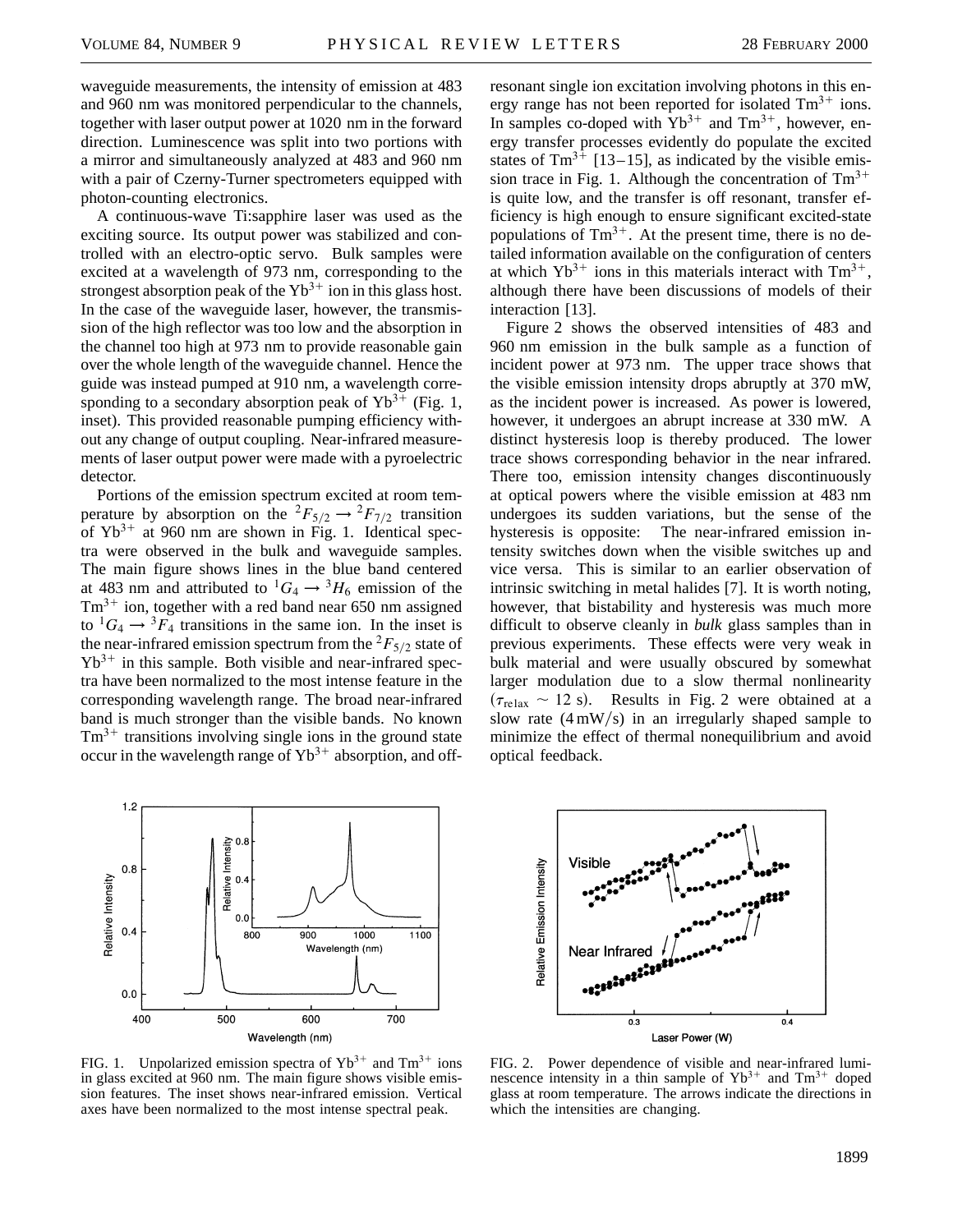Figure 3(a) shows the variation of the intensities of visible and near-infrared light emitted perpendicular to the optical channel when cavity mirrors were aligned for waveguide laser operation at 1020 nm. Fluorescence intensities at 483 and 960 nm corresponding to spontaneous emission transitions of Tm and Yb, respectively, saturate in unison above the laser threshold, confirming the presence of significant Tm-Yb coupling. Near 400 mW input power, the emission traces at 483 and 960 nm reveal switching behavior similar to that in the bulk sample (Fig. 2), producing near-infrared and visible hysteresis loops with opposite sense. At higher power, a second hysteretic region is encountered where high contrast is achieved and, curiously, the visible and near-infrared intensities switch in the same direction. The laser output itself, at 1020 nm, exhibits saturation and switching behavior as shown in Fig. 3(b). The laser output switching "polarity" around 400 mW follows that observed in the the near-infrared luminescence trace of Fig. 3(a). The onset of switching is closely followed by strong saturation



FIG. 3. (a) Intensity of visible (483 nm) and near-infrared (960 nm) spontaneous emission in waveguide laser cavity as the incident laser power is first increased and then decreased. Arrows show the directions of traversal of the hysteresis loops. The visible and near-infrared emissions switch with opposite polarity at the transition points in the low power region, and with like polarity at higher intensity. (b) Output power of the waveguide laser at 1020 nm versus incident laser power for increasing and decreasing pump power. Inset: an expanded view of the high power region.

of output, consistent with earlier predictions [8] for emission on the upper branch of the instability.

Previous theoretical analysis by several groups [7,16] identified the Lorentz local field correction as the factor responsible for polarization-population coupling which leads to bistable luminescence. Pair interactions were shown to be capable of amplifying the hysteresis [7], and recent site-selective spectroscopy of intrinsic bistability in  $CsCdBr_3:Yb^{3+}$  has provided information on the roles of energy migration and ion-ion distances needed to observe intrinsic switching [8]. As presently formulated, however, the local field model predicts only a cubic dependence of incident light intensity on excited state populations, and hence only a single intensity region where bistability can occur, in contrast to the data shown in the foregoing figures. The combined results of Figs. 2 and 3 indicate that intrinsic switching occurs in Tm, Yb:glass at room temperature in two physically distinct ways. Consequently, the question of the origin of bistable luminescence in the present system acquires interest as a fundamental problem, and an explanation for observations of this phenomenon at high temperature is needed.

The observations presented here in which the relative polarities of visible and near-infrared hysteresis loops are *opposite* are consistent with the detailed balance argument of Hehlen *et al.* [8] for  $Yb^{3+}$ :Cs<sub>3</sub>Y<sub>2</sub>Br<sub>9</sub>. On the other hand, hysteresis loops having the *same* polarity are consistent with recent observations of intrinsic bistability in  $Yb^{3+}$ :CsCdBr<sub>3</sub> [9]. The difference between these two cases is that upconversion and infrared luminescent processes draw on coupled ions which are either divisible into two distinguishable populations or are equivalent throughout the sample. When two or more  $Yb^{3+}$  sites are active, one site can account for visible upconversion while the other emits primarily infrared radiation. Fast migration of energy between them ensures that emission at an upconversion site lowers the excited-state density available at infrared emitting sites. Where identical switching polarities are observed, a single excited-state population must be responsible for both visible and near-infrared emission. In the present experiments we find examples not only of opposite polarities, but also of identical polarities in one and the same sample. Hence our present results are consist with the existence of two different switching sites.

In summary, we have demonstrated intrinsic switching and bistability of photoluminescence in glass doped with  $Yb^{3+}$  and  $Tm^{3+}$  impurities at room temperature. Laser emission in waveguide channels fabricated in this glass also underwent hysteretic switching at room temperature. The clamping of output power and its intrinsic instabilities seriously limited the extraction efficiency and predictability of waveguide laser output. In its present form the Lorentz local field model does not account for multiple instabilities in the luminescence of Yb, Tm:glass or reversal of relative switching polarity of near-infrared and visible hysteresis in a single sample. However, we believe